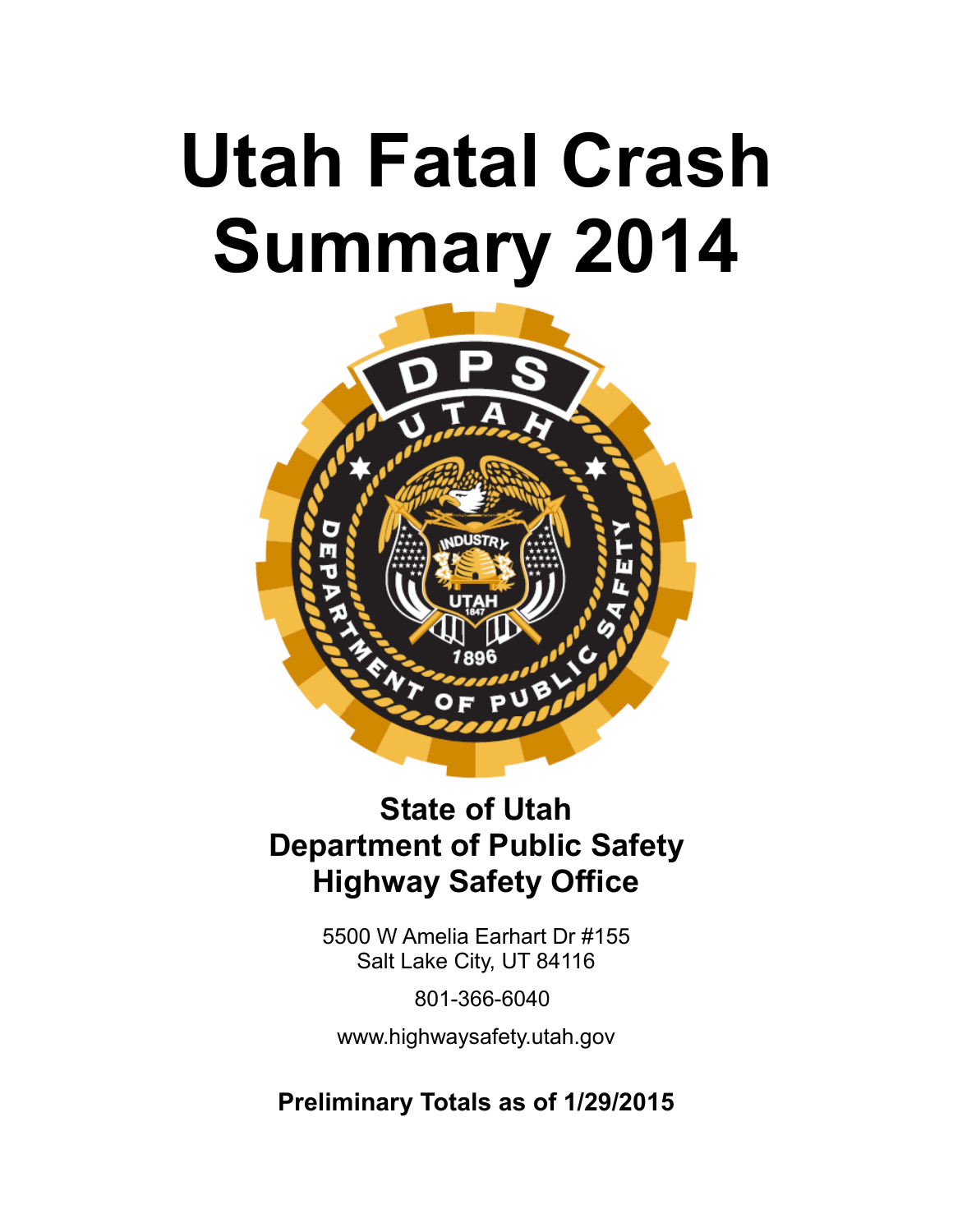### **Summary**

Utah saw an increase in motor vehicle traffic crash deaths in 2014 to the highest number in six years with 256 people killed, an increase of 36 deaths from 2013.

Some areas of concern in Utah during 2014:

- Traffic deaths increased from 220 in 2013 to 256 in 2014;
- Speeding was a leading contributing factor in deaths accounting for 34% of deaths. This was the third straight year of increasing speed deaths with 13 more deaths than in 2013. The speed category includes crashes where the driver exceeded the speed limit or traveled too fast for conditions;
- Unrestrained occupants accounted for 28% of deaths. There were 12 more unrestrained occupant deaths than in 2013;
- Motorcyclists had 14 more deaths than in 2013. The 45 motorcyclist deaths were the highest on record beating the previous high of 44 deaths in 1980;
- Drunk drivers were responsible for 42 deaths, an increase of 19 deaths from 2013;
- Pedestrians had an increase of 7 deaths compared to 2013 for the highest total since 1999.

Utah made progress in decreasing fatalities in only a couple areas in 2014 when compared to 2013. The only categories that saw significant decreases in deaths were:

- 8 fewer drowsy driving deaths;
- 5 fewer deaths involving older drivers (age 65+).

All totals are based on preliminary data and may change slightly.

### **2014 Utah Fatal Crash Synopsis**

| Category                                                 | #   | $%$ of<br>Total* |
|----------------------------------------------------------|-----|------------------|
| <b>Deaths</b>                                            | 256 |                  |
| Exceeded speed limit or speed too<br>fast for conditions | 88  | 34%              |
| Unrestrained Occupants                                   | 72  | 28%              |
| Older (Age 65+) Driver Crash                             | 49  | 19%              |
| Motorcyclists                                            | 45  | 18%              |
| Alcohol-Impaired Driver Crash                            | 42  | 16%              |
| Pedestrians                                              | 37  | 14%              |
| Teenage Driver Crash                                     | 33  | 13%              |
| <b>Failed to Yield Crash</b>                             | 30  | 12%              |
| <b>Inclement Weather Crash</b>                           | 25  | 10%              |
| Distracted Driving Crash                                 | 22  | 9%               |
| Heavy Truck Crash                                        | 20  | 8%               |
| Red Light/Stop Sign Running Crash                        | 18  | 7%               |
| Children (Ages 0-14 Years)                               | 14  | 5%               |
| <b>Bicyclists</b>                                        | 9   | 4%               |
| Followed Too Closely Crash                               | 9   | 4%               |
| Improper Passing Crash                                   | 8   | 3%               |
| Drowsy Driving Crash                                     | 6   | 2%               |
| Animal-Related Crash                                     | 2   | 1%               |
|                                                          |     |                  |
| <b>Fatal Crashes</b>                                     | 222 |                  |
| Urban                                                    | 132 | 59%              |
| Rural                                                    | 90  | 41%              |
| Exceeded speed limit or speed too<br>fast for conditions | 73  | 33%              |
| Motorcycle                                               | 45  | 20%              |
| Older (Age 65+) Driver                                   | 45  | 20%              |
| Pedestrian-Motor Vehicle                                 | 36  | 16%              |
| Alcohol-Impaired Driver                                  | 34  | 15%              |
| <b>Teenage Driver</b>                                    | 30  | 13%              |
| Failed to Yield                                          | 27  | 12%              |
| Inclement Weather                                        | 22  | 10%              |
| <b>Heavy Truck</b>                                       | 19  | 9%               |
| <b>Distracted Driving</b>                                | 17  | 8%               |
| Red Light/Stop Sign Running                              | 16  | 7%               |
| Followed Too Closely                                     | 9   | 4%               |
| <b>Bicycle-Motor Vehicle</b>                             | 8   | 4%               |
| Drowsy Driving                                           | 6   | 3%               |
| Improper Passing                                         | 3   | 1%               |
| Animal-Related                                           | 2   | 1%               |

\* NOTE: Groups overlap and do not total 100%.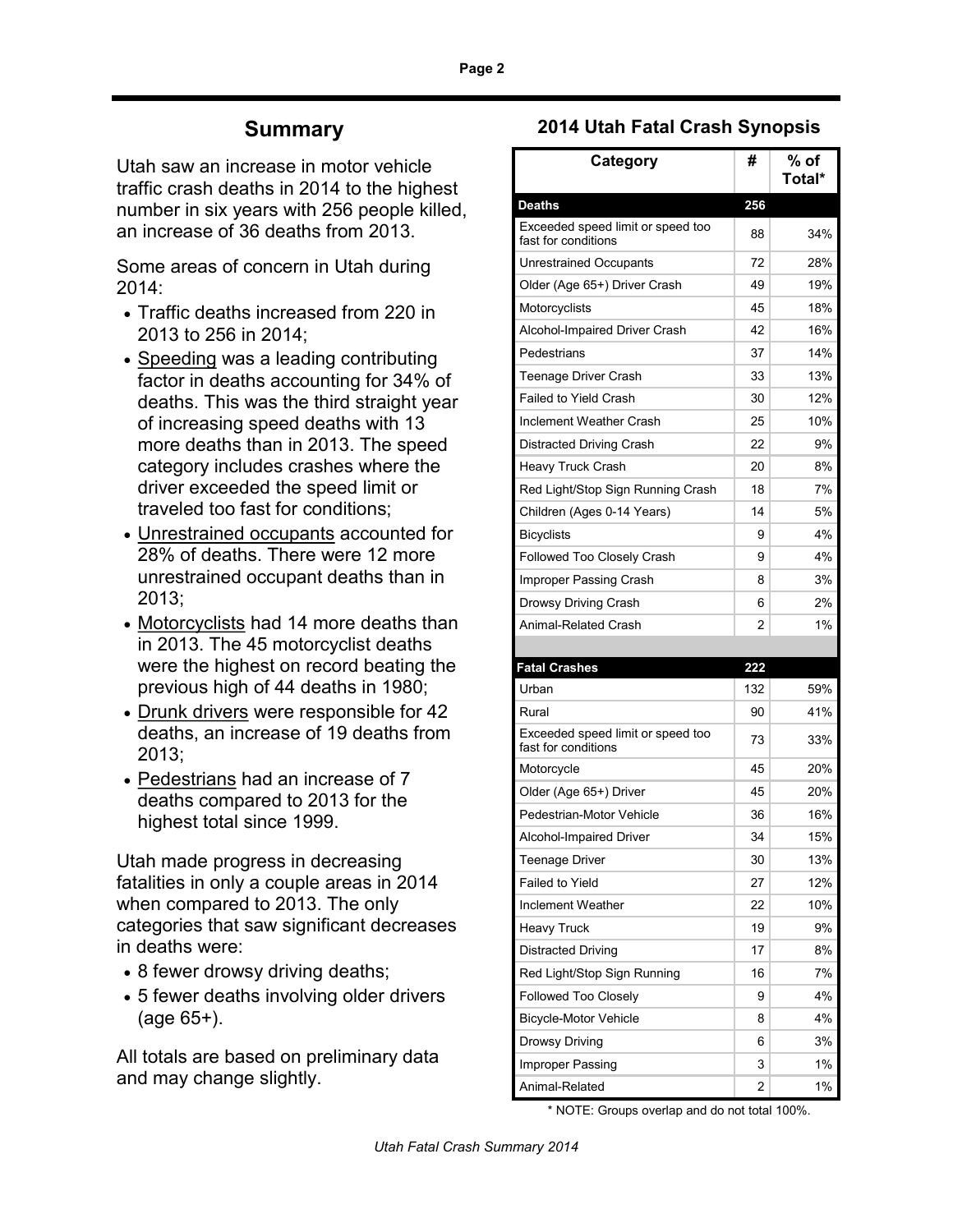

### **Deaths by Year (Utah 2005-2014)**

- Deaths increased in 2014 to the highest total in six years.
- After seeing record lows in 2012 and 2013, deaths increased 16% from 2013.



# **Deaths by County (Utah 2013-2014)**

- Salt Lake (66) and Utah (24) Counties had the highest number of deaths.
- Daggett and Piute Counties had zero deaths.
- Compared to 2013, Sanpete (6 fewer) and Sevier (6 fewer) Counties had the biggest decreases in deaths while Salt Lake (13 more), Box Elder (8 more), and Tooele Counties (7 more) had the biggest increases in deaths.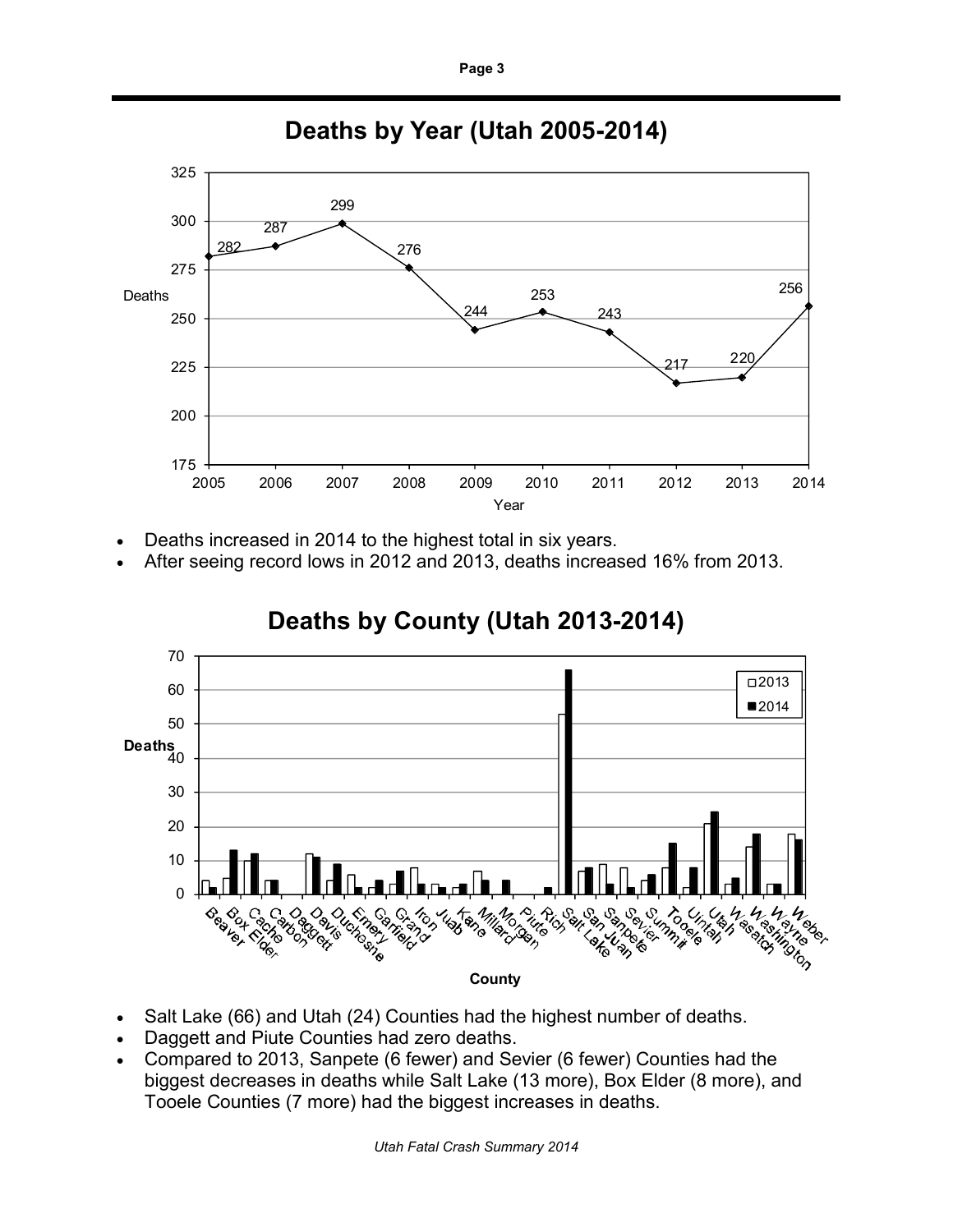

## **Deaths by Month (Utah 2013-2014)**

- June (38), July (34), and October (29) had the highest number of deaths.
- February (6), March (15), and November (15) had the lowest number of deaths.
- Compared to 2013, August had the biggest decrease in deaths with 9 fewer while June had the biggest increase in deaths with 15 more.

# **Deaths by Month (Utah 1972-2014)**

Lowest Totals for February

- 1. February 1974 3
- **2. February 2014 - 6**
- 3. February 1988 8 4. February 1996 - 8

- Lowest Totals for August
- 1. August 1974 16
- **2. August 2014 - 18**
- 3. August 1987 20 4. August 1976 - 21

### Lowest Totals for November

- 1. November 2009 13
- **2. November 2014 - 15**
- 3. 1976, 1982, 1988, 1992, 2003, 2011 - 17

| ∥1. February 1974 - 3                                                     |
|---------------------------------------------------------------------------|
|                                                                           |
|                                                                           |
| 2. January 2013 - 4<br><b>3. February 2014 - 6</b><br>4. January 1974 - 6 |
| 5. January 2012 - 7                                                       |

Lowest Overall Months

### Highest Overall Months 1. July 1978 - 58 2. August 1995 - 50 3. July 2000 - 50 4. July 1973 - 49 5. July 1988 - 49

*Utah Fatal Crash Summary 2014*

**Highest Totals for June** 

- 1. June 1978 41
- 2. June 2003 39
- 3. June 1986 39
- **4. June 2014 - 38**
- 5. June 2000 38
- 6. June 1989 38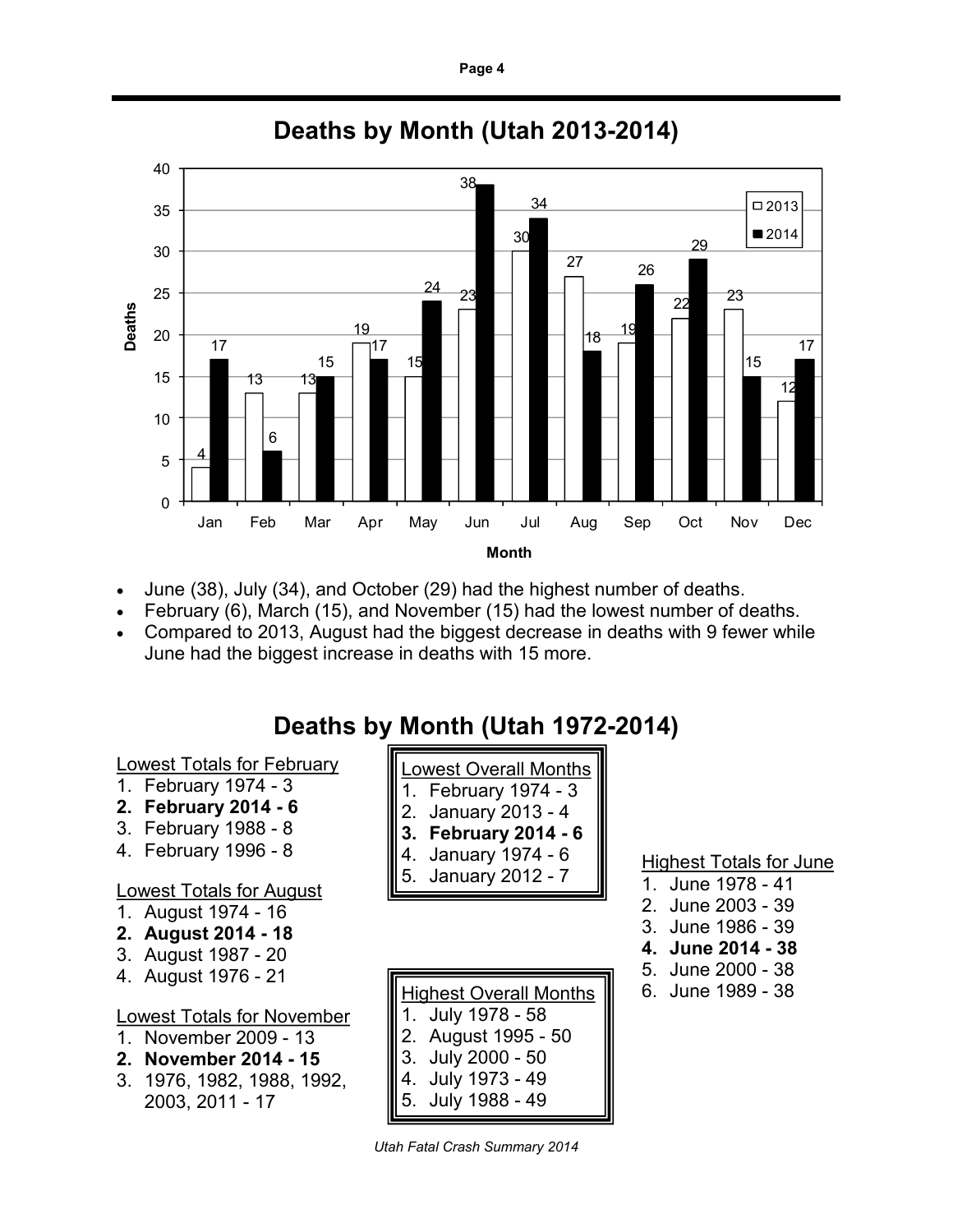

## **Deaths by Age (Utah 2013-2014)**

- 45% of persons killed in 2014 were aged 15-39 years.
- The average age of a person killed in 2014 was 41 years. In 2013 it was 47.
- Compared to 2013, the 70-74 and 80-84 age groups had the biggest decreases in deaths with 6 fewer while the 15-19 (11 more), 35-39 (9 more), 50-54 (8 more), and 20-24 (7 more) age groups had the biggest increases in deaths.

### **Restraint Use of Occupants Killed (Utah 2014)**



*Utah Fatal Crash Summary 2014*